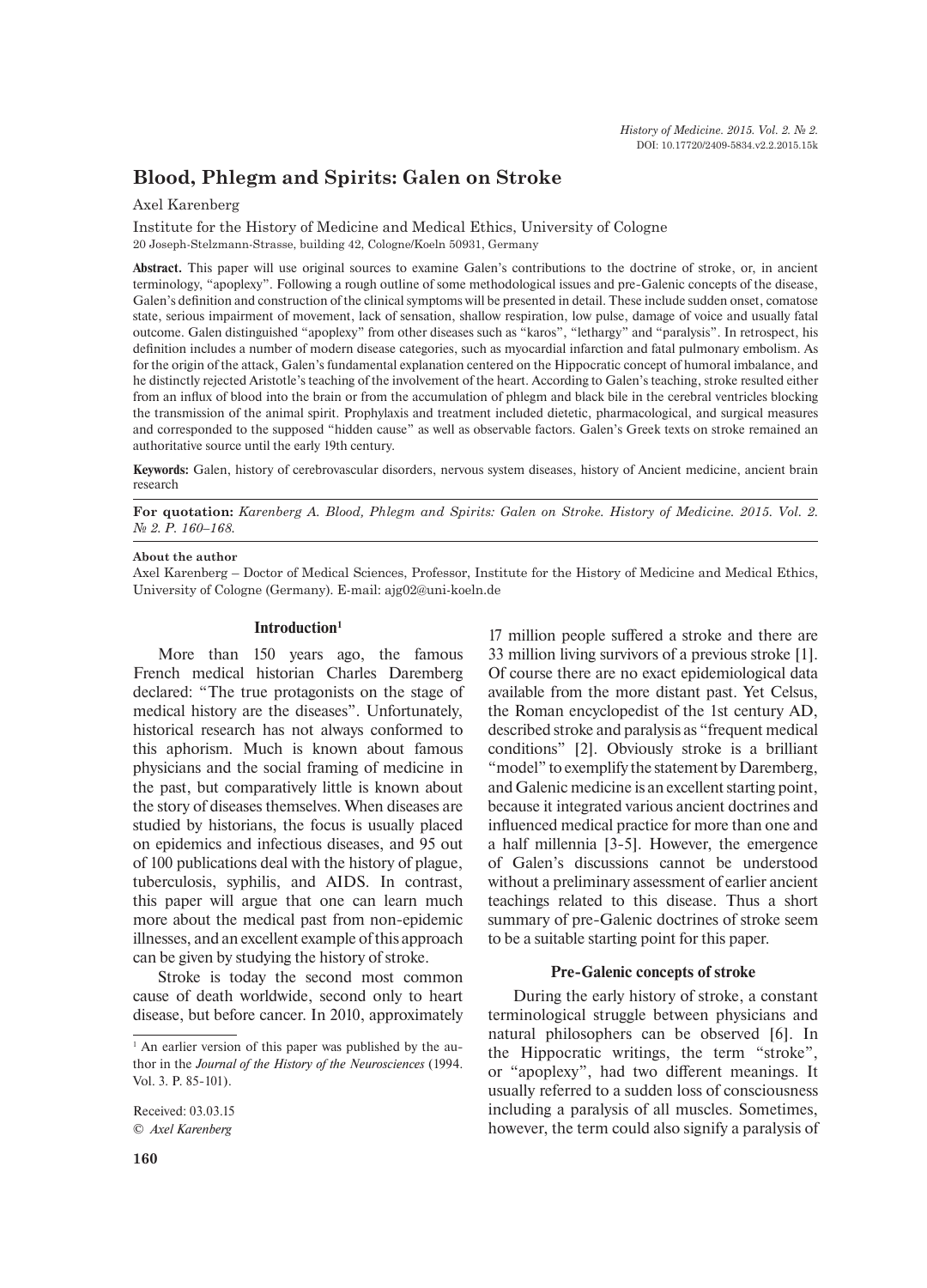only a certain part of the body. Paradoxically, this condition of partial paralysis was sometimes called "paraplexy", "paraplegia", and "paralysis" [7-8]. Between the 4th century BC and the 2nd century AD, some medical authors identified apoplexy with paralysis, while others distinguished them as two separate conditions. The problems with nomenclature continued when Celsus declared that both illnesses were designated by the term paralysis by his contemporaries [2].

Another important issue was related to the supposed pathogenesis of the symptoms. For most of the Hippocratic authors, diseases characterized by an impairment of motion, sensation and mental functions were somehow linked to the brain, thus echoing the "encephalocentric" view propagated by Alcmaeon, Plato, and later the Alexandrians Herophilus and Erasistratus [9]. But the earliest pioneers of brain research in the West were split on this issue. Following Empedocles and Aristotle, the physician Diocles subscribed to the "cardiocentric" theory and pointed out that apoplexy was generated in the heart and the blood vessels [6, 10-11]. These discussions about the origin, naming and clinical features of apoplectic attacks continued well into Roman times. Soranus of Ephesus, one of the foremost exponents of the so-called Methodical School, regarded a state of stricture and a narrowing of all pores that were supposed to exist between the particles of the patient's body as the ultimate cause of the attack  $[6]$ . Thus many conflicting theories about the delineation and origin of stroke existed when Galen entered the field in the second half of the second century AD.

# **Methodological considerations**

Before starting with an in-depth analysis of Galen's ideas about stroke, it is important to avoid a multitude of methodological pitfalls in pursuing this research avenue. First, there is no text, full or partial, in the Galenic corpus dealing exclusively with the subject of stroke. Therefore, a number of fragments from more than fifteen works must be located, identified and linked together. About a third of these statements can be found in *De locis affectis* and Galen's commentaries on the Hippocratic writings; further relevant passages are included in the works on bloodletting, on pulse, healing, hygiene, and in various other writings (Table). Second, on several occasions Galen's statements are discordant or even outright

| 1.  | De locis aff ectis                         |
|-----|--------------------------------------------|
| 2.  | In Hippocratis aphorismos commentarii      |
| 3.  | De venae sectione adversus Erasistratum    |
| 4.  | De curandi ratione per venae sectionem     |
| 5.  | De pulsibus ad tyrones                     |
| 6.  | De causis pulsuum                          |
| 7.  | De Methodi medendi                         |
| 8.  | Ad Glauconem de medendi methodo            |
| 9.  | Quos, quibus catharticis medicamantis et   |
|     | quando purgare oporteat                    |
| 10. | De sanitate tuenda                         |
| 11. | De morborum causis                         |
| 12. | De symptomatum causis                      |
| 13. | De placitis Hippocratis et Platonis        |
| 14. | In Hippocratis librum de acutorum victu    |
|     | commentarii                                |
| 15. | In Hippocratis praedictionum librum primum |
|     | commentarii                                |
| 16. | De symptomatum differentiis                |
| 17. | De temperamentis                           |

**Table 1.** Galen's writings related to stroke

contradictory, and thus far there is no reliable chronology of the Galenic corpus that may help to solve this problem. Third, and most important: one has to make painstaking efforts to avoid the pitfall of presentism. Although it is impossible to analyse Galen's thoughts without being influenced by the contemporary view of disease, one always has to emphasize one fact: Galen's brain is not our brain, Galen's arteries, veins and nerves are not our arteries, veins and nerves, and therefore Galen's concept of stroke is not even close to the present-day conception of the disease [12-18]. This surprising interrelation will be analysed in detail in the following paragraphs.

## **Galen's definitions of the disease**

For which medical condition did Galen use the Greek term apoplexy? In one of his definitions in *De locis affectis III, 14* he asserts: "When all nerves have simultaneously lost sensation and motion, the affection is called apoplexy  $[19, \text{vol. } 8, \text{p. } 208; 20,$ p. 100]".2 In another passage which, found in *De symptomatum differentiis 3*, he states: "Apoplexy is a palsy of the whole body, accompanied by impairment of its main functions [19, vol. 7, p. 59]".<sup>3</sup> Al-

<sup>&</sup>lt;sup>2</sup> πάντων μὲν οἶν ἅμα τῶν νεύρων ἀπολεσάντων αἲσθησίν τε και κίνησιν, αποπλεξία το πάθος ονομάςεται [19].

<sup>&</sup>lt;sup>3</sup> ...άποπλεξία ή παντὸς τοῦ σώματος παράλυσις ἄμα τὰῖς ήγεμονικαΐς ένεργείαiς [19].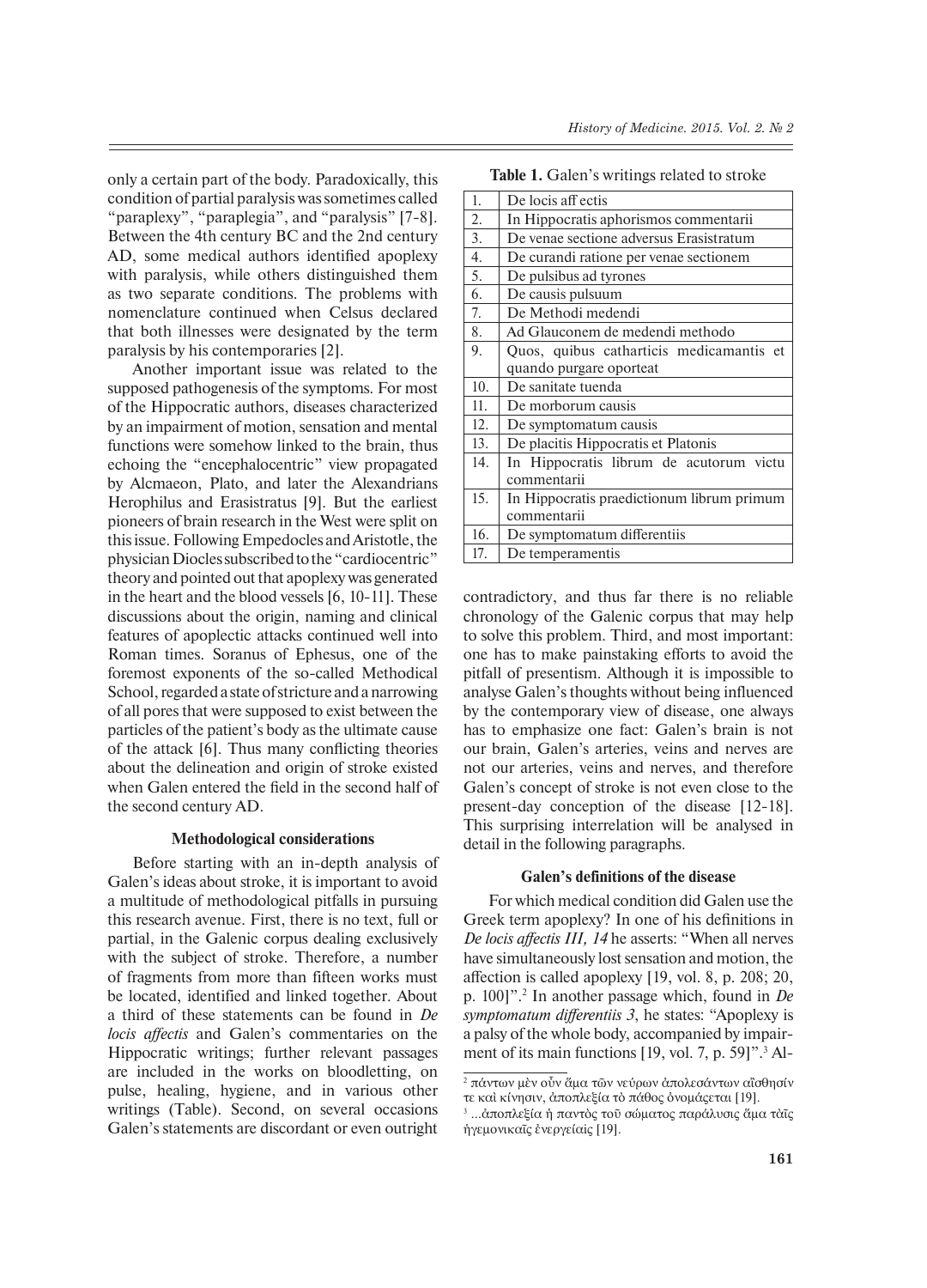though the various definitions and descriptions he gives of the attack differ slightly, they can be summarized with a basic set of signs and symptoms:

(1) sudden onset [19, vol. 8, p. 200; 20, p. 97], with no or few antecedent indications such as acute headache, dizziness, swelling of the jugular veins, or fainting following digestive trouble [19, vol. 11, p. 48];

(2) falling into a comatose state [19, vol. 10, p. 931];

(3) serious impairment of movement, especially of voluntary actions [19, vol. 18A, p. 87; vol. 7, p. 59 and p. 144];

(4) lack of sensation during the attack [19, vol. 8, p. 208; 20, p. 100];

(5) shallow respiration or respiration with great effort [19, vol. 8, p. 231; 20, p. 110);

(6) low, weak and slow pulse [19, vol. 9, p. 193]; (7) damage to the voice [19, vol. 8, p. 270; 20, p. 125];

(8) absence of fever [19, vol. 16, p. 673];

(9) chronic progression with usually fatal outcome or debilitating sequelae [19, vol. 8, p. 230].

The Spanish medical historian Lain-Entralgo and many others have emphasized that the Greek word *diagnostikein* and the modern practice of diagnostics have very little in common [21]. In this context, it is important to note that Galen's delineation of apoplexy is not static but dynamic. If the same combination of symptoms occurred but respiration remained undisturbed, then Galen called it "karos" [19, vol. 8, p. 231]. Moreover, karos was not followed by an impairment of motor functioning. If fever occurred, then "lethargos" was given as the appropriate name for the condition [19, vol. 11, p. 931]. If the loss of motion and sensation was restricted to a certain part of the patient's body, the affliction was simply called paralysis [19, vol. 8, p. 208]. It is therefore quite certain that some cases, today recognized as cerebro-vascular disorders were not identified by Galen as apoplexy (Figure 1).

On the other hand, Galen's understanding of "apoplexia" was much broader and more comprehensive than our modern one. A case of more or less sudden, simultaneous, complete and non-febrile loss of motion and sensation, including loss of consciousness and respiratory failure, easily falls within a number of modern disease categories ranging from brain trauma, myocardial infarction or pulmonary embolism with loss of consciousness to acute endocrine and toxic comate (Figure 1). It is essential to realize that the relation of symptom and disease and the distinction between symptom and disease remained problematic at a time when the classification and naming of diseases were not supported by anatomical and etiological research. Thus, an uncritical and simplistic identification of Galen's apoplexy with modern concepts of stroke is misleading.



Fig. 1. Galen's definition of apoplexy/stroke in relation to modern nosology.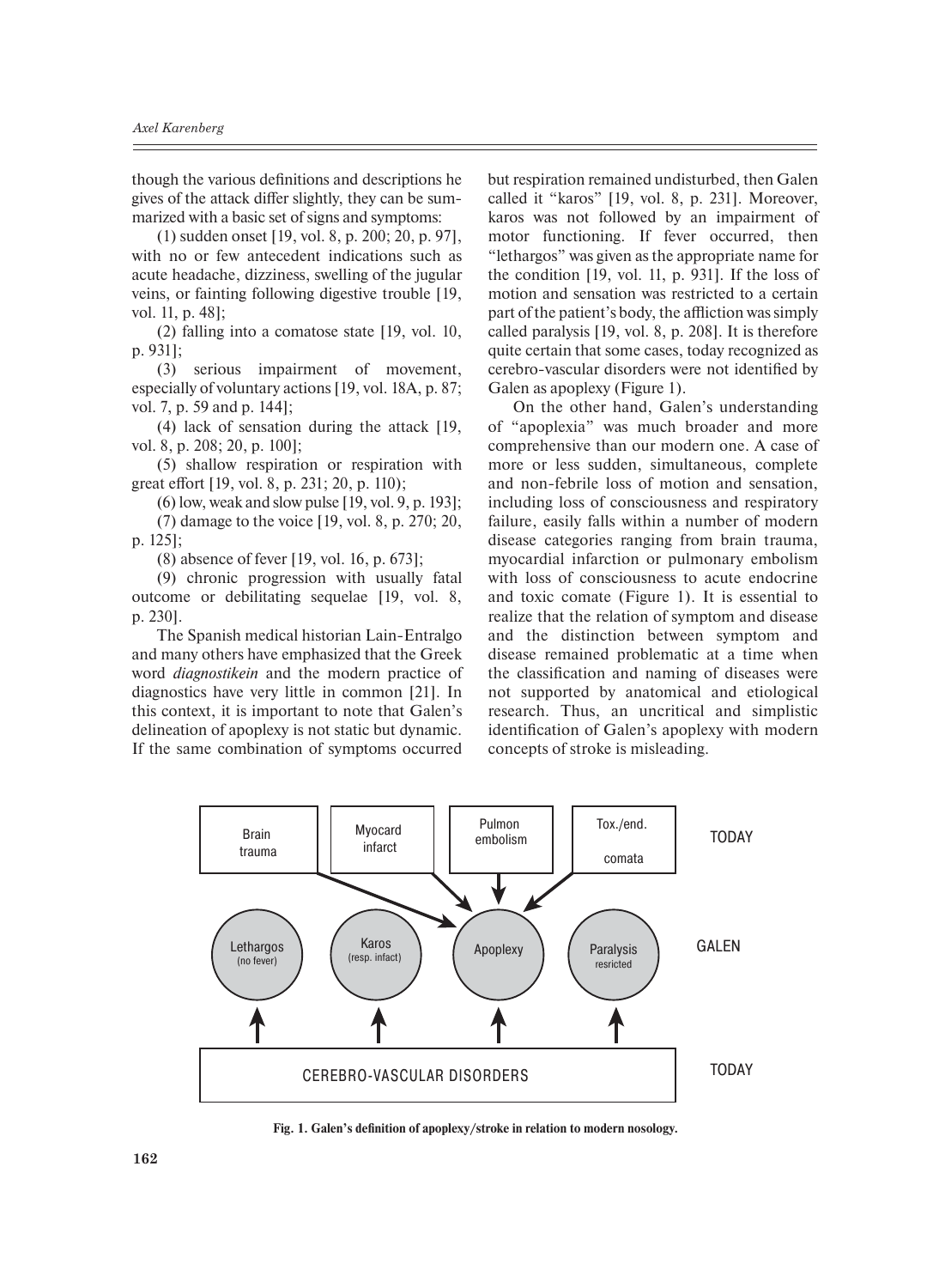

**Fig. 2. Galen's doctrine of blood motion.**

# **The issue of prognosis**

To ancient physicians formulating a correct prediction of the course and outcome of a disease was more important than finding the right name for a medical condition. A severe apoplectic attack was, according to Galen, always fatal. Often, however, the disease could take a chronic form: an acute attack was followed by a socalled "paraplegia", consisting of a permanent impairment of movement [19, vol. 8, p. 230; 20, p. 109]. Paraplegia would usually involve the muscles of one side of the body from the head to the tip of the feet. It could also be rather limited, affecting only one half of the tongue.

Following the Hippocratics, Galen distinguished two types of apoplexy according to severity, although he also introduced new criteria. A maximal deviation from the natural rhythm of breathing and the occurrence of a small, weak, narrow and slow pulse indicated a fatal type of apoplexy. Minor disturbances of respiration and pulse were associated with a better prognosis [19, vol. 9, p. 193 and vol. 17B, p. 542]. These observations would be striking to anyone working on a modern stroke unit. However, Galen did not

explicitly characterize respiration and heart-beat as "vital functions". Rather, he viewed respiratory failure exclusively as the result of the patient's inability to move the thoracic muscles necessary for respiration.

### **Theoretical background**

The most important issue, however, is the way in which Galen explained the origin of an apoplectic attack, an area which goes to the core of his medical thinking. To understand his theoretical background, we must briefly review two of the cornerstones of his medical teaching: first, his own theory of the motion of blood, and second, the centuries-old doctrine of the four humors.

In Galen's doctrine of bodily functions, blood was continuously synthesized from ingested food. The useful part of the food was transported from the intestines via the portal vein to the liver, where, by an innate faculty of the liver, it was transformed into venous blood and a mysterious second product, the "natural spirit". This natural spirit supported the functions of growth and nutrition and was distributed to all parts of the body by the veins (see Figure 2).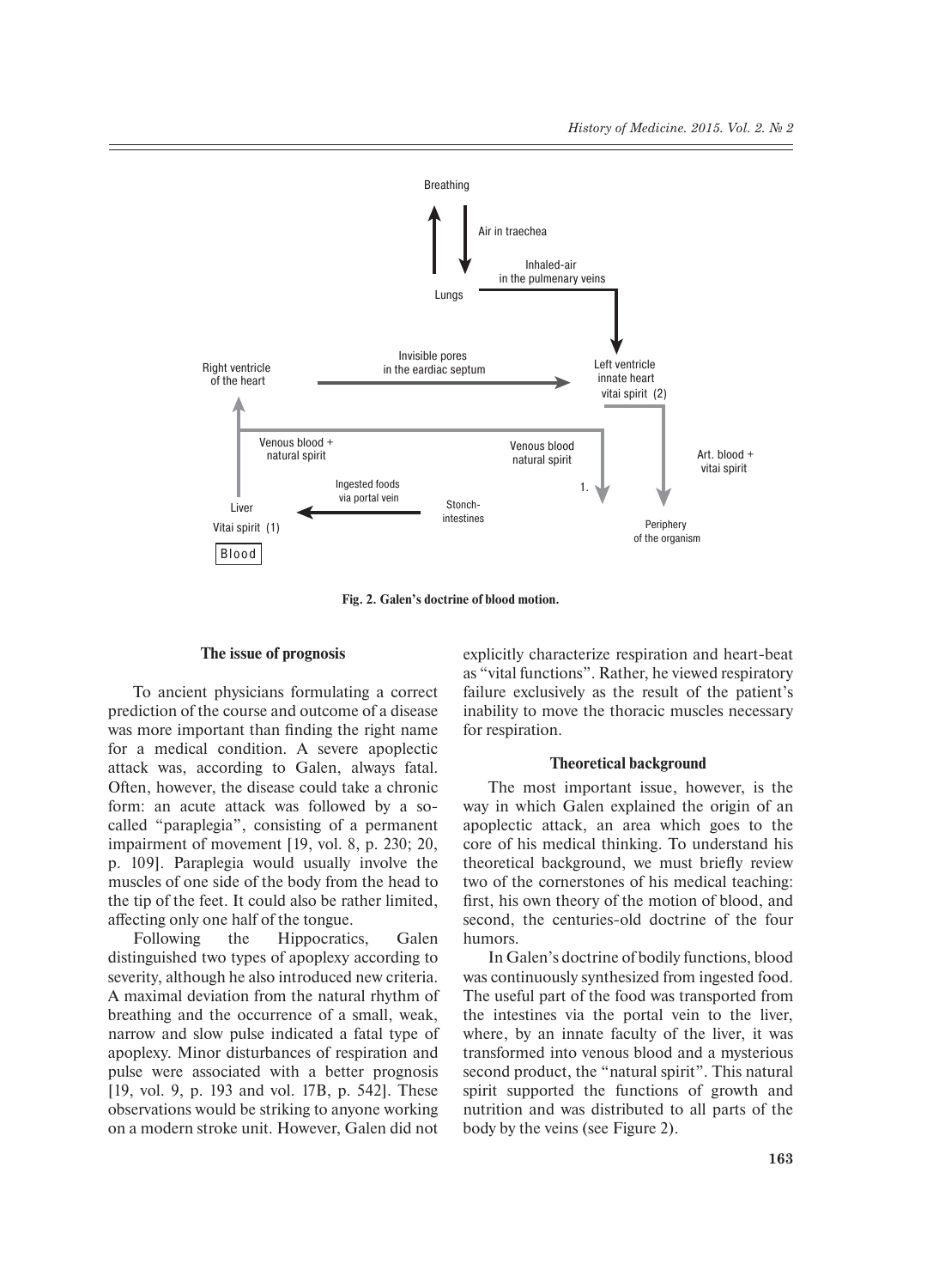Galen further assumed that a certain quantity of venous blood could pass from the right side to the left side of the heart by means of invisible pores in the cardiac septum. Inhaled air was also brought to the left side of the heart, where it was transformed into "vital spirit". The heart and the arteries were responsible for the maintenance and distribution of the "innate heat" or "indwelling warmth", a key principle of Aristotelian and also Galenic biology, which explained the body's functioning. Both arterial blood and the vital spirit, by ebbing and flowing back and forth in the vessels, were thought to be necessary to warm and vivify the peripheral organs. Like the venous blood and the natural spirit, arterial blood and the vital spirit were used up after their distribution to the periphery [13].

According to Galen, further refinement of the vital spirit was accomplished in the arteries that formed the *rete mirabile* or *retiform plexus* – a network of vessels located at the base of the brain – that Galen had seen when dissecting animals, but which does not exist in humans (Figure 3). During its passage through this network, the vital spirit was transformed into the "animal spirit". Galen considered this spirit,

stored in the cerebral ventricles, to be essential for the transmission of movement and sensation to all parts of the body by the hollow nerves [12]. It is essential to recognize that Galen had no notion of general or cerebral circulation. Nevertheless he established a complex scheme of interplay between blood motion and nervous function – a concept of cerebral function that was based on the Platonic idea of a threefold division of the soul, the tenet of the three spirits, and the idea of the brain as the governing center. Galen even tried to prove his theory using a simple experiment: if the ventricles of an animal were opened by a surgical incision, its body would be deprived of motion and sensation, and the animal would die. This occurred, Galen concluded, because the animal spirit had escaped [12].

The second cornerstone of Galen's doctrine was the Hippocratic concept of the four humors: blood, phlegm, black bile and yellow bile, and their associated qualities: warm, cold, moist, and dry (Figure 4). According to ancient philosophy and medicine, health was the harmonious balance and blending of these four humors, or "eukrasia". An excess of one of the humors resulted in an abnormal mixture. "Dyscrasia"



**Fig. 3. Galen's theory of brain function.**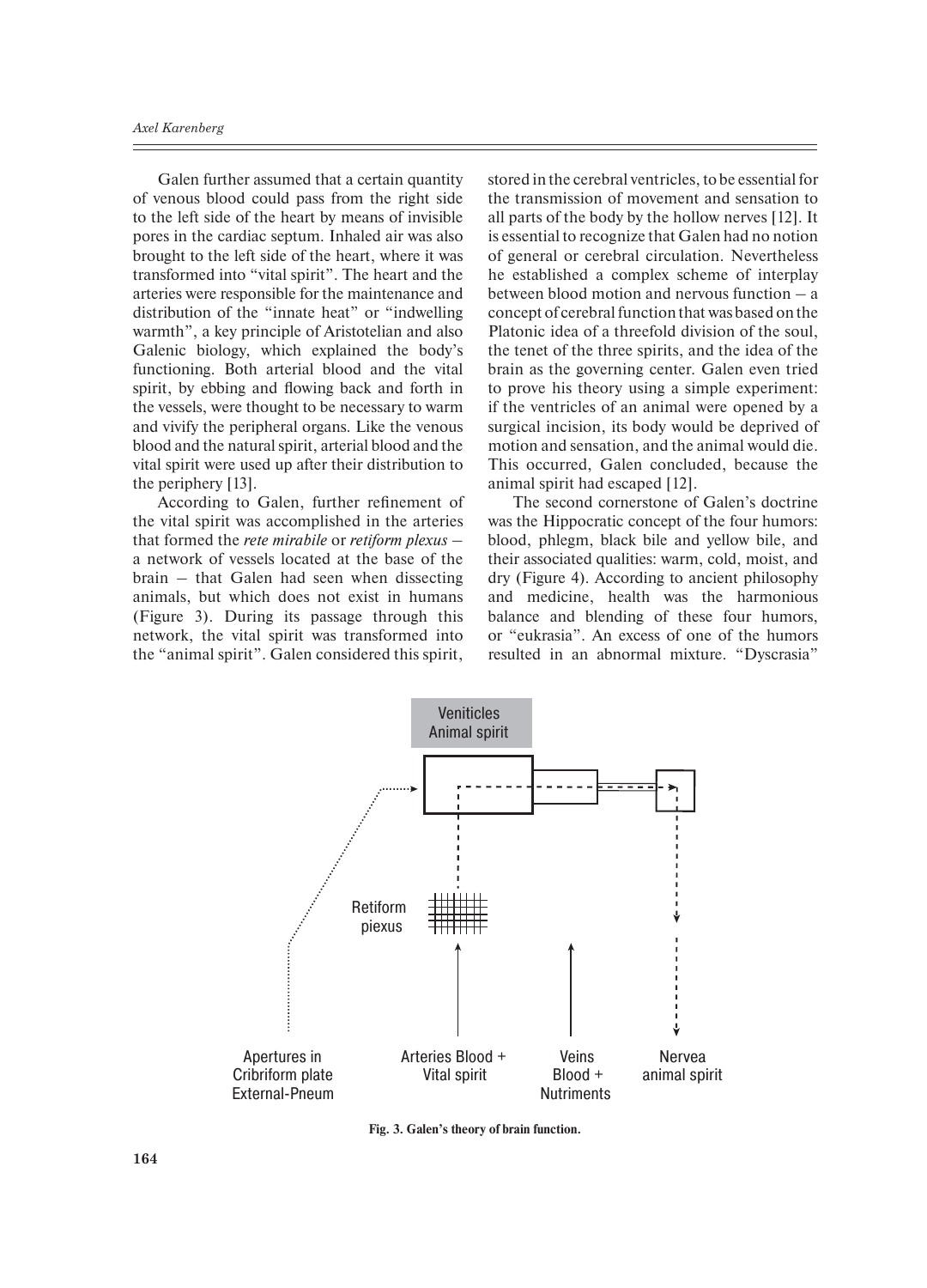

**Fig. 4. Ancient doctrine of the four humors.**

or "cacochymia", as this abnormal blending was referred to in ancient terminology, was thought to be the basic disruption of bodily functioning that underlay every internal disease.

How did Galen use these principles to explain the origin of an apoplectic attack? The brain, he argued, can be affected in two different ways. In "apoplexy by local dyscrasia" he viewed the disease as the result of the accumulation of a thick, viscous and sticky humor in the cerebral ventricles which obstructed the flow of the animal spirit [19, vol. 7, p. 201, vol. 8, p. 200 and 232; 20, p. 97 and 110]. Because of the blocked passage, neither motion nor sensation could be transmitted via the animal spirit to and from the periphery [19, vol. 17B, pp. 541-542]. In general, phlegm and black bile took much of the blame for causing the attack. Phlegm was characterized by the qualities "cold" and "moist", black bile by the qualities "cold" and "dry". Both these humors shared the quality "cold", and therefore apoplexy was in both instances a "cold" disease.

More appealing to modern physicians is the second pathway discussed by Galen, "apoplexy by local plethora". "Sometimes the plethos of blood…" – he wrote in *De curandi ratione per venae sectionem 5* – "arrives in force at some part, so as to destroy its function, or inflict notable damage. The apoplexies originate in this way, by a concerted rush of a quantity of blood to the governing center of the animal" [19, vol. 11, p. 265; 22, p. 73]4 . However, Galen did not elaborate on the issue of whether the superfluous blood in the brain resulted in a hemorrhage or in some alteration of the cerebral ventricles. He simply stated that the abnormal filling of the cerebral veins, by attracting phlegm, caused a diminution of natural heat leading to an abnormal cooling of the brain. Thus both origins of the disease discussed by Galen led, at the final stage of the pathway, to a change of the cerebral warmth and to a consecutive stoppage of the flow of the animal spirit  $[19, 19]$ vol. 17B, p. 541-542]. In short, Galenic brain pathology was the pathology of the animal spirit.

<sup>&</sup>lt;sup>4</sup> ένίοτε δέ πρὶν ἄρχεσθαι σήπεσθαι τὸ πλῆθος τοῦ αἴματος, επί τι μόριον άθρόως άφικόμενον ήτοι τελέως ενέκρωσεν, ὣστε διαφτεῖραι τήν ἐνέργειαν, ἤ βλάβην ἀξιολόγον ένεγκεῖν. αί γοῦν ἀποπληξίαι κατά τοῦτον γίνοντaι τὸν τρόπον, έπι την άρχην τοῦ ζώου ρυέντος άθρόως αίματος πολλοῦ [19].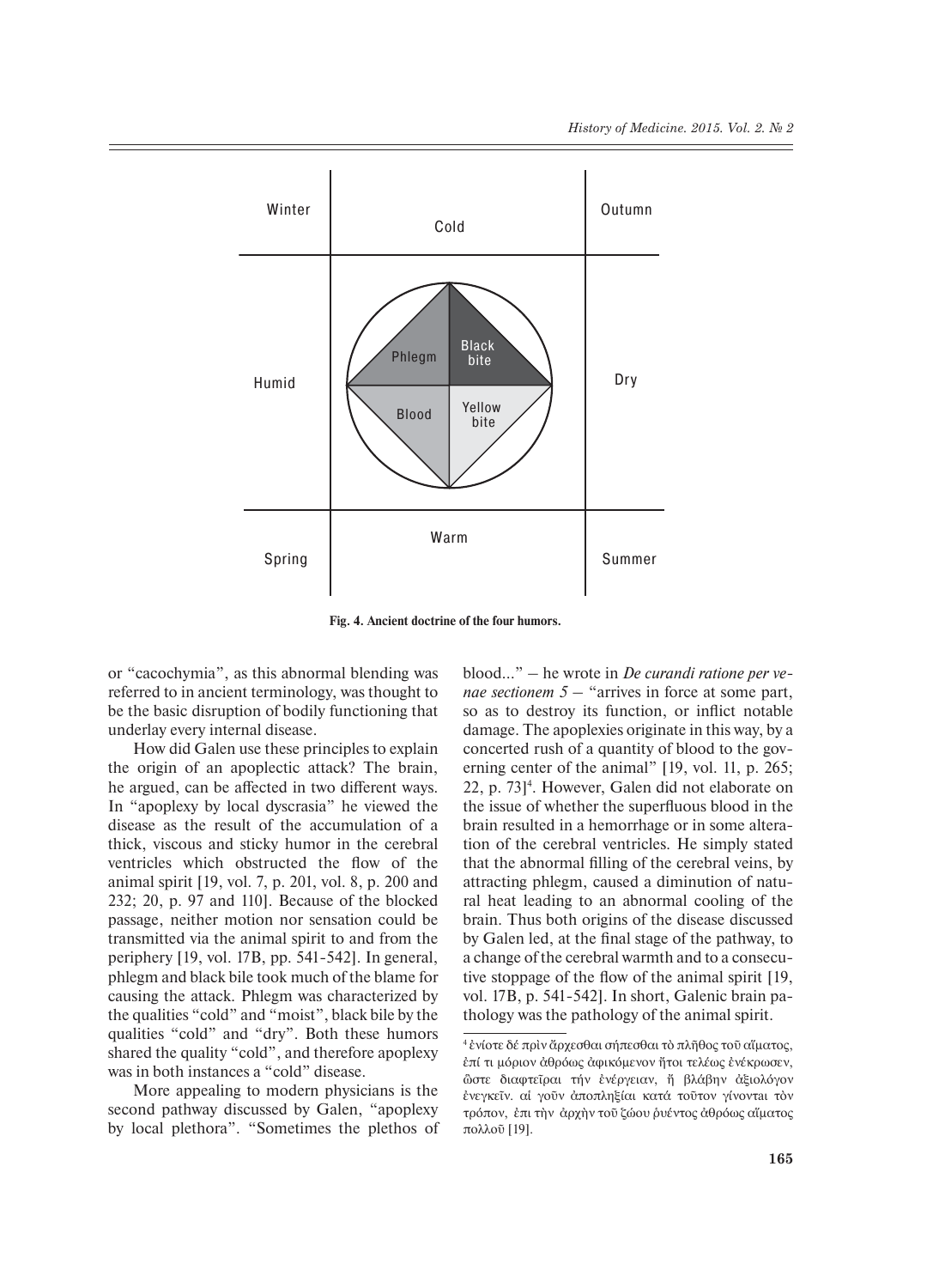### **Observable factors**

For a modern scientist all this theorizing about the so-called "hidden causes" of the illness seems to be quite logical and rational, despite being very speculative. However, many ancient physicians, including Galen, linked their etiological hypotheses to a variety of external factors open to observation.

One of these observable phenomena was the fact that most victims were in the later stages of life, as most apoplectics would succumb to the disease between the ages of 40 and 60 [19, vol. 17B, p. 649-651; vol. 5, p. 694; vol. 7, p. 13-14; 23,vol 2, p. 519]. Galen, like many of his predecessors, explained this fact by a constitutional difference between ages: older people were generally thought to be colder than younger people and thus more susceptible to a cold disease produced by phlegm or black bile. Of similar importance was the climatic factor, namely the influence of the seasons. Winter, the cold and moist season in the Mediterranean, and autumn, the cold and dry period, could provoke a prevalence of phlegm and black bile in the body [19, vol. 5, p. 694 and vol. 18A, p. 95]. Therefore, it was not surprising that phlegmatic or melancholic apoplexies occurred at this time of the year, especially in patients with an inclination to a phlegmatic or atrabilious temperament. Finally, an abnormal cooling of the brain with subsequent attacks could also be provoked by faulty customs in food and drink [19, vol. 7, p. 13]. Any immoderate consumption of nourishment was regarded as harmful. Particularly, excessive ingestion of wine reduced natural warmth and was to be avoided. This is a perfect example how the interaction of external or macrocosmic factors, such as climate and season, and internal or microcosmic elements, such as age and disposition, led to a general cooling of the body resulting in a "cold" disease.

## **Prophylaxis and treatment**

Therapeutic and prophylactic strategies both included dietetic, pharmacological, and surgical measures and followed the two main principles of ancient therapy: the "rule of contraries", i.e. the attempt to correct a complexional imbalance by application of its opposite, and "somatocatharsis", i.e. cleansing the patient's body by removal of superfluous and noxious humors. In cases of

imminent or manifest apoplexy, the physician's actions were primarily directed at fighting the underlying cause of the disease. Thus different procedures were recommended for different etiologies.

Prophylactic measures were simple to prescribe. A phlegmatic individual had to avoid all nourishment and beverage that could provoke a further diminution of the "natural warmth", and moderate exercise was thought to preserve this "natural warmth". Therefore walking and sports were especially recommended for these patients. Individuals with a high risk for an attack caused by "the plethos of blood" could be identified by an abnormal filling of their veins. For these high-risk patients, bloodletting was preferred [19, vol. 11, p. 344]. The proper time for prophylactic venesection was spring, because this was the season in which the blood humor predominated [19, vol. 18A, p. 78-80; see Figure 4]. As always, Galen felt very confident about the effectiveness of his regime, maintaining that by these strategies he had prevented the disease in many patients.

Immediate evacuation of blood by means of phlebotomy was also the preferred treatment for manifest cases of this type [19, vol. 11, p. 226]. In cases of acute apoplexy by local dyscrasia in the brain, Galen detailed in *Methodi medendi XIII, 21* three principle therapeutic actions, which became axiomatic for later centuries: (1) local evacuation, (2) indirect dilution, and (3) focal heating. First, the physician should use sternutatories to promote sneezing and place anti-phlegm remedies on the palate of the patient. These applications were thought to "cut" the semi-fluid material and to evacuate superfluous mucus via the nose. In chronic cases, warming substances like strong mustard plasters were added on the fore-head. A particular therapeutic strategy made use of the hypothetical connection between the cerebral ventricals and the nasal cavities (see Figure 3). Thyme, flea-bane and oregano, all regarded as "heating" substances, were boiled in vinegar and applied under the patient's nose. The ascending vapor was supposed to generate a dilution and heating of the cold and viscous fluids in the brain [19, vol. 10, p. 931]. On the whole, however, Galen viewed the apoplectic's chance of recovery with pessimism, quoting the Hippocratic aphorism that it is impossible to cure a severe at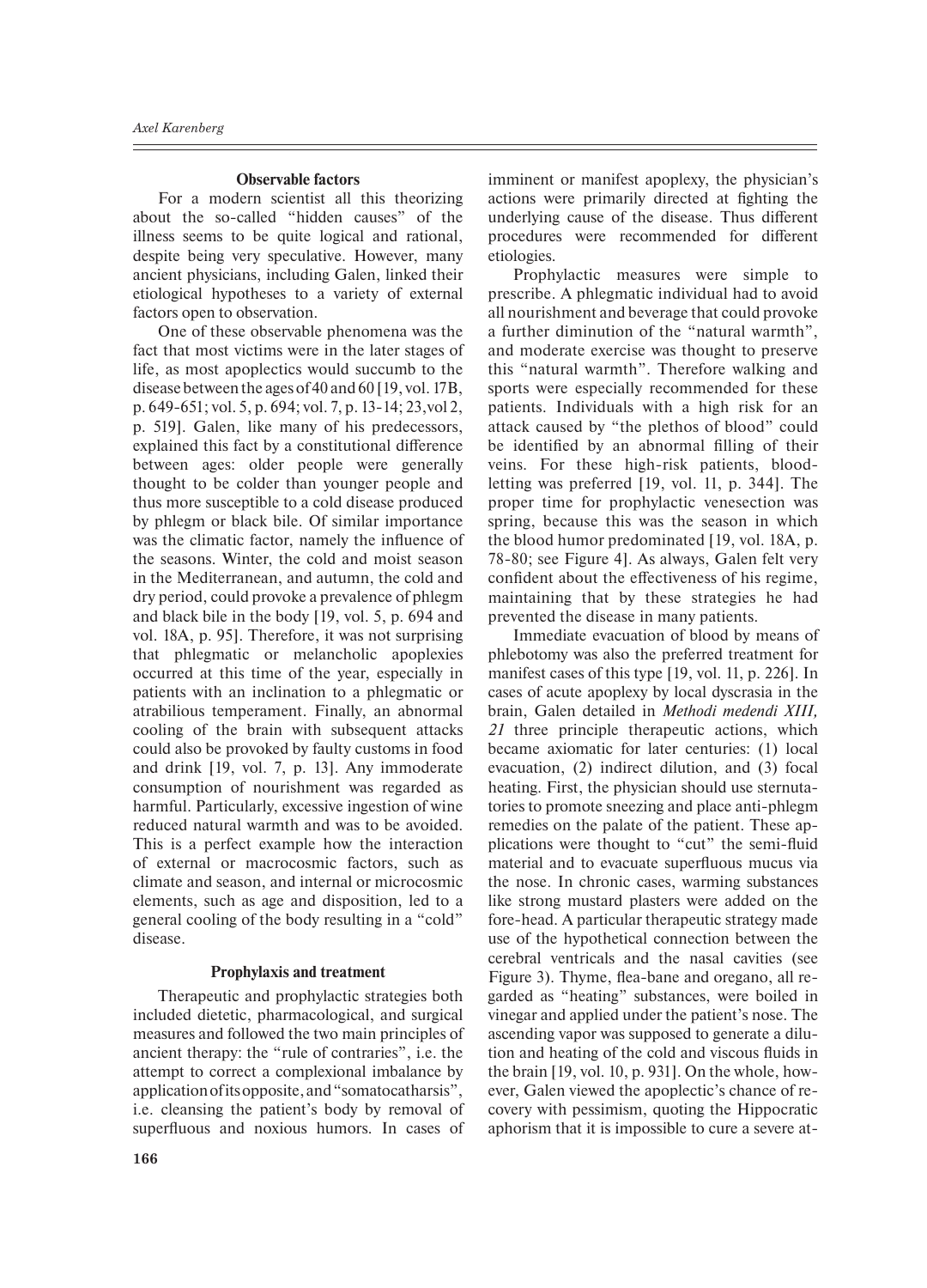tack and difficult to cure a mild one [19, vol. 18A, pp. 87-88]. Therefore it is understandable that he stressed the necessity and usefulness of prevention in his writings more than once.

### **The aftermath**

Galen's doctrine of apoplexy remained an authoritative source until the beginning of the 19th century. The leading Byznatine encyclopedist-physicians of the sixth and seventh century, Aetius of Amida, Alexander of Tralles and Paulos of Aegina, simply compiled Galen's teachings, sometimes copying almost verbatim from their sources. Islamic physician-philosophers, particularly Avicenna (10th/11th century), tried to reconcile Galenic encephalocentrism with Aristotelian cardiocentrism – a wonderful topic for verbose Scholastic writers such as Pietro d'Abano (around 1300) and Jacobo da Forlì (circa 1400) [24]. The rise of dissections and the multitude of case histories compiled in early modern times generally confirmed Galen's observations. The Swiss physician Felix Platter, for example, found around 1600 "a phlegmatic humor obstructing the passages of the brain" when performing a brain dissection of a woman who had died from apoplexy. Even the famous 1658 monograph by his fellow countryman Johann Jakob Wepfer, sometimes hailed as a "milestone" in the history of stroke, was not at all the end of the ancient doctrine. Although he was the first to rely on Harvey's discovery of the circulation, Wepfer characterized the thrombi he found in the carotid artery as "corpora pituitosa" – phlegm clots – which were obstructing the route of the vital spirits towards the brain. Herman Boerhaave, the 18th century star of the Leyden faculty, still used the names "cacochymia leukophlegmatica" and "interception of spirits" to delineate the origins of stroke. It was only when Parisian doctors, guided by the new conception of the disease as a "lesion" and the power of statistics, systematically autopsied hundreds of brains in the 1810s and 1820s, that new morphological and etiological findings, such as cerebral hemorrhage and softening of the brain, spread to the medical community. Almost 100 years after Rudolf Virchow's experiments on thrombosis, embolism and vascular occlusion, the US National Library of Medicine replaced in 1936 the old term "apoplexy" by "brain, hemorrhage", which was again substituted by "cerebrovascular disorders", and recently by "stroke". Thus the disappearance of the term apoplexy marked the very last chapter in the centuries-long history of Galen's doctrine of stroke.

# **REFERENCES**

- 1. Feigin V.L., Forouzanfar M.H., Krisnamurthi R. et al. *Global and regional burden of stroke during 1990‒2010*: findings from the Global Burden of Disease Study 2010. Lancet. 2010. Vol. 383. P. 245-255.
- 2. Celsus A.C. *De medicina*. 3 vols. Ed. and trans. W. Spencer. London, 1938-1938. Vol. 1. P. 345.
- 3. Schiller F. *Concepts of stroke before and after Virchow*. Medical History. 1970. Vol. 14. P. 115-131.
- 4. Paciaroni M., Bogousslavsky J. *The history of stroke and cerebrovascular disease*. In: Fischer M. (ed.) Handbook of Clinical Neurology. 3rd Series, vol. 92, Stroke. Part I: Basic and Epidemiological Aspects. Edinburgh, 2009.  $P. 3 - 28.$
- 5. Storey C.E., Pols H. *A history of cerebrovascular disease*. In: Finger S., Boller F., Tyler K.L. (eds.) Handbook of Clinical Neurology. 3rd series, vol. 35. History of Neurology. Edinburgh, 2010. P. 401‒415.
- 6. Karenberg A., Moog F.P. *Die Apoplexie im medizinischen Schrifttum der Antike*. Fortschritte der Neurologie Psychiatrie. 1997. Vol. 65. P. 489-503.
- 7. Clarke E. *Apoplexy in the Hippocratic Writings*. Bulletin of the History of Medicine. 1963. Vol. 37. P. 301‒314.
- 8. Patsioti I.G., Rose F.C. *What did the Greeks mean?* Journal of the History of the Neurosciences. 1995. Vol. 4. P. 67-76.
- 9. Rose F.C. *The neurology of Ancient Greece an overview*. Journal of the History of the Neurosciences. 1994. Vol. 3. P. 237-260.
- 10. Clarke E. *Aristotelian concepts of the form and function of the brain*. Bulletin of the History of Medicine. 1963. Vol. 37. P. 1-14.
- 11. Moog F.P., Karenberg A. *Aristotle on stroke*. Sudhoff s Archiv. 2006. Vol. 90. P. 123-124.
- 12. Rocca J. *Galen on the Brain. Anatomical Knowledge and Physiological Speculation in the Second Century AD*. Leiden, 2003.
- 13. Siegel R.E. *Galen's System of Physiology and Medicine*. Basel, 1968.
- 14. Siegel R.E. *Galen on Sense Perception*. Basel, 1970.